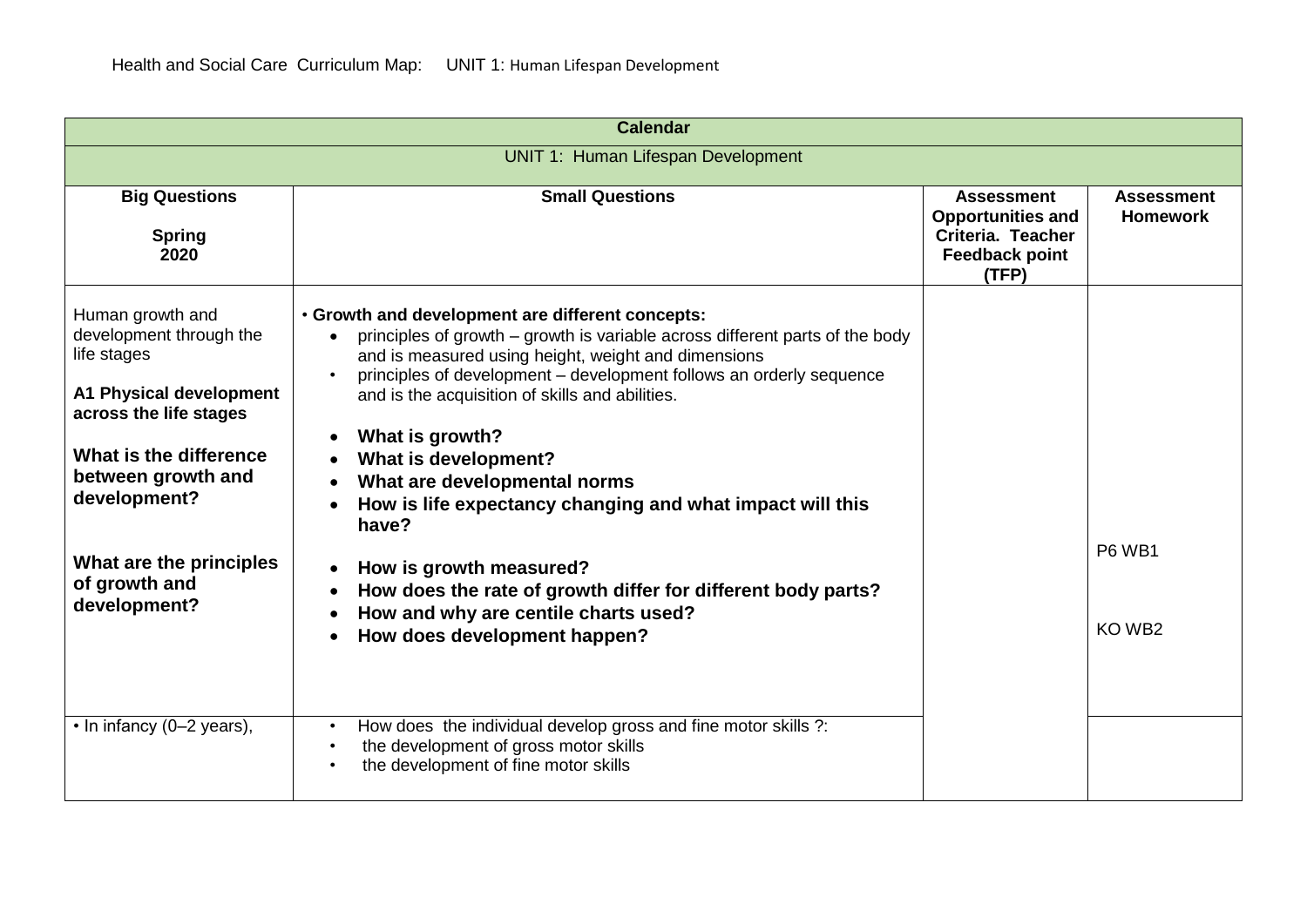| What are the physical<br>changes during infancy<br>and early childhood?                                                     | milestones set for the development of the infant - sitting up, standing,<br>cruising, walking.<br>What are gross motor skills?<br>What are fine motor skills?<br>How do these develop?<br>What are the milestones for fine and gross motor skills?                                                                                |                                                                                                                                                                                                        |
|-----------------------------------------------------------------------------------------------------------------------------|-----------------------------------------------------------------------------------------------------------------------------------------------------------------------------------------------------------------------------------------------------------------------------------------------------------------------------------|--------------------------------------------------------------------------------------------------------------------------------------------------------------------------------------------------------|
| In early childhood (3-8<br>years), the individual further<br>develops gross and fine<br>motor skills:                       | riding a tricycle, running forwards and backwards, walking on a line,<br>hopping on one foot, hops, skips and jumps confidently<br>turns pages of a book, buttons and unbuttons clothing, writes own name,<br>joins up writing.                                                                                                   | KO of infancy &<br>EC.<br>WB <sub>3</sub>                                                                                                                                                              |
| In adolescence (9-18)<br>years), the changes<br>surrounding puberty:<br>What are the physical<br>changes in<br>adolescence? | Development of primary and secondary sexual characteristics<br>What is the role of hormones in sexual maturity?<br>What are the changes surrounding puberty?<br>What are primary and secondary sexual characteristics?<br>$\bullet$<br>How do these change for males and females?<br>What is the role of hormones during puberty? | Prepare an<br>information sheet<br>for boys and girls<br>about to go<br>through puberty.<br>You must use<br>key terminology<br>and include the<br>changes for<br>males and<br>females<br><b>WB4 P5</b> |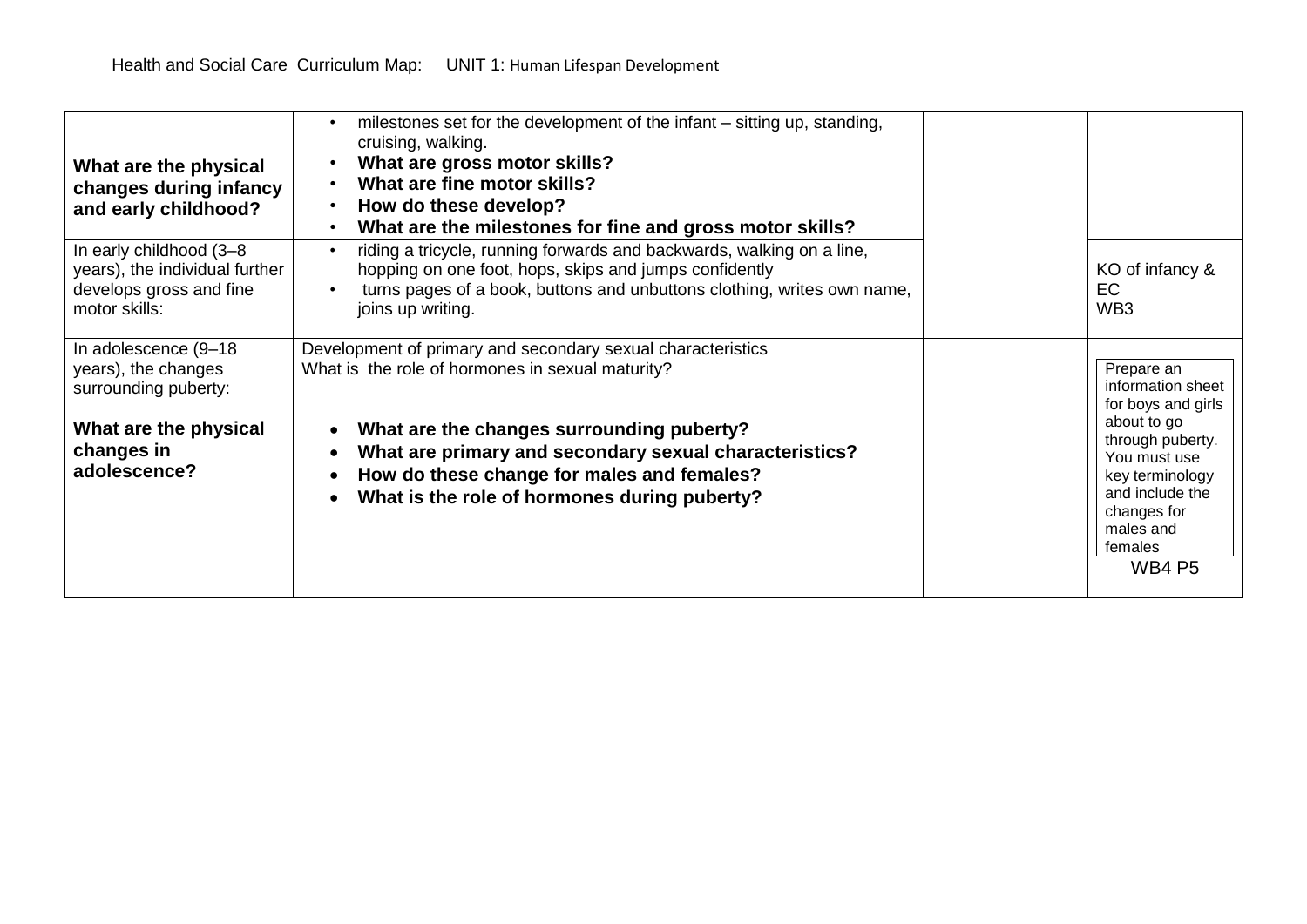| In early adulthood (19-45<br>years), the individual<br>reaches physical maturity: | • physical strength peaks, pregnancy and lactation occur<br>perimenopause – oestrogen levels decrease, causing the ovaries to stop<br>producing an egg each month. The reduction in oestrogen causes physical and<br>emotional symptoms, to include hot flushes, night sweats, mood swings, loss of<br>libido and vaginal dryness. | HWK to be added<br>to map during<br>teaching but they<br>are in workbooks |
|-----------------------------------------------------------------------------------|------------------------------------------------------------------------------------------------------------------------------------------------------------------------------------------------------------------------------------------------------------------------------------------------------------------------------------|---------------------------------------------------------------------------|
| In middle adulthood (46-65<br>years), the female enters<br>menopause:             | causes and effects of female menopause and the role of hormones in this<br>effects of the ageing process in middle adulthood.                                                                                                                                                                                                      |                                                                           |
| In later adulthood (65+<br>years), there are many<br>effects of ageing:           | • health and intellectual abilities can deteriorate.                                                                                                                                                                                                                                                                               |                                                                           |
|                                                                                   |                                                                                                                                                                                                                                                                                                                                    |                                                                           |
|                                                                                   |                                                                                                                                                                                                                                                                                                                                    |                                                                           |
|                                                                                   |                                                                                                                                                                                                                                                                                                                                    |                                                                           |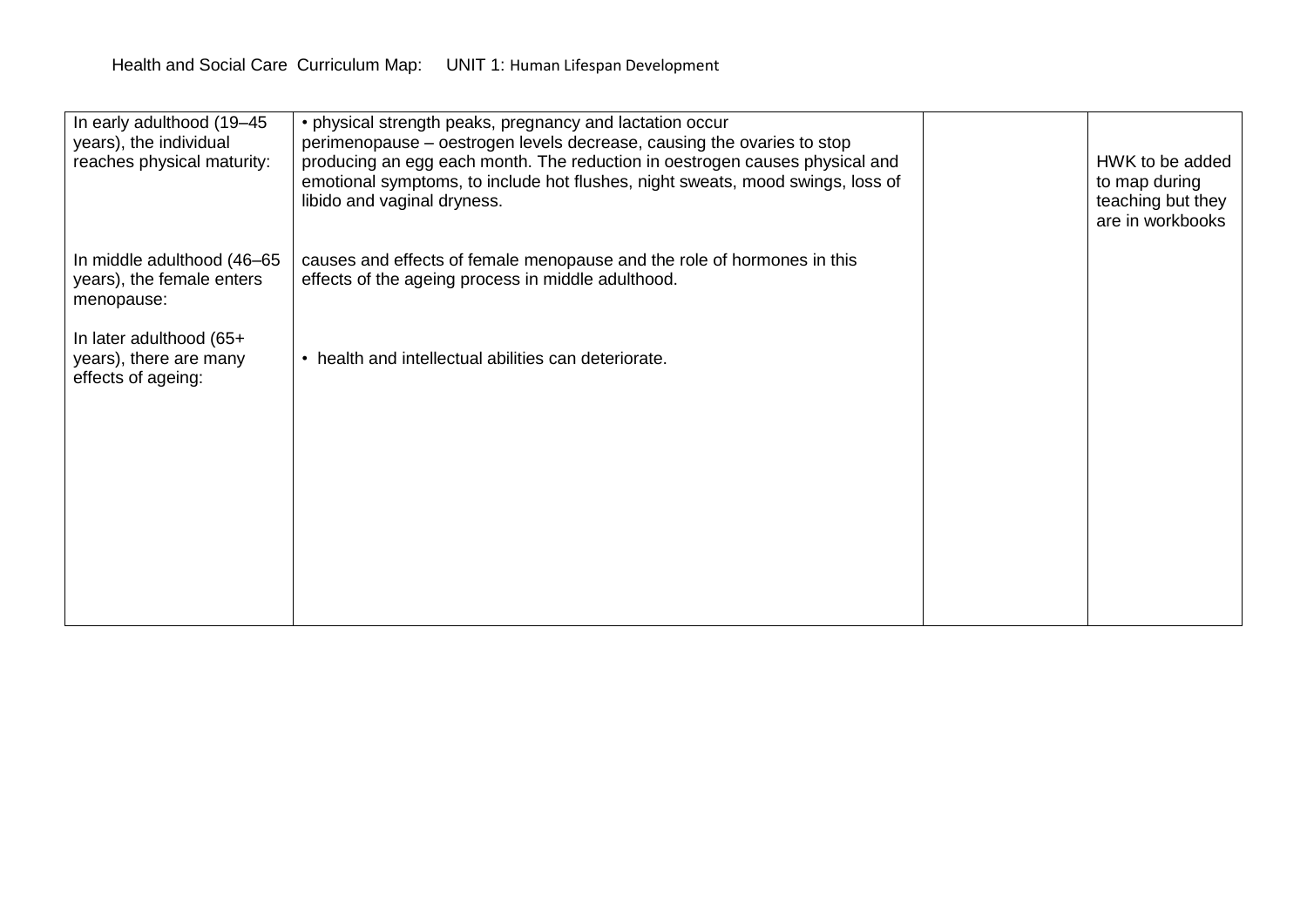| <b>Calendar</b>                                                    |                                                                                                                                                                                                                                                                                                                                                         |                 |
|--------------------------------------------------------------------|---------------------------------------------------------------------------------------------------------------------------------------------------------------------------------------------------------------------------------------------------------------------------------------------------------------------------------------------------------|-----------------|
|                                                                    |                                                                                                                                                                                                                                                                                                                                                         |                 |
| <b>Big Questions</b>                                               | <b>Small Questions</b>                                                                                                                                                                                                                                                                                                                                  | <b>Homework</b> |
| A2<br><b>Intellectual</b><br>development across<br>the life stages | In infancy and early childhood there is rapid growth in intellectual<br>and language skills:<br>Piaget's model of how children's logic and reasoning develops -<br>$\bullet$<br>stages of cognitive development, the development of schemas,<br>his tests of conservation, egocentrism and how his model may<br>explain children's thoughts and actions |                 |
|                                                                    | Chomsky's model in relation to how children acquire language -<br>Language Acquisition Device (LAD), the concept of a critical<br>period during which children may learn language, which may<br>explain how children seem to instinctively gain language.                                                                                               |                 |
| In early adulthood<br>memory loss in later<br>adulthood.           | In early adulthood, thinking becomes realistic and pragmatic, with<br>expert knowledge about the practical aspects of life that permits<br>judgement about important matters<br>• The effects of age on the functions of memory                                                                                                                         |                 |
| <b>A3 Emotional</b><br>development across<br>the life stages       | • Attachment to care-giver in infancy and early childhood:<br>theories of attachment, to include types of attachment and disruptions to<br>attachment.                                                                                                                                                                                                  |                 |
| The development and<br>importance of self-<br>concept:             | definitions and factors involved in the development of a positive or<br>negative self-esteem o definitions and factors involved in the<br>development of a positive or negative self-image.                                                                                                                                                             |                 |
| <b>A4 Social development</b><br>across the life stages             |                                                                                                                                                                                                                                                                                                                                                         |                 |
| The stages of play in<br>infancy and early<br>childhood:           | solo play, parallel play and co-operative play.<br>$\bullet$                                                                                                                                                                                                                                                                                            |                 |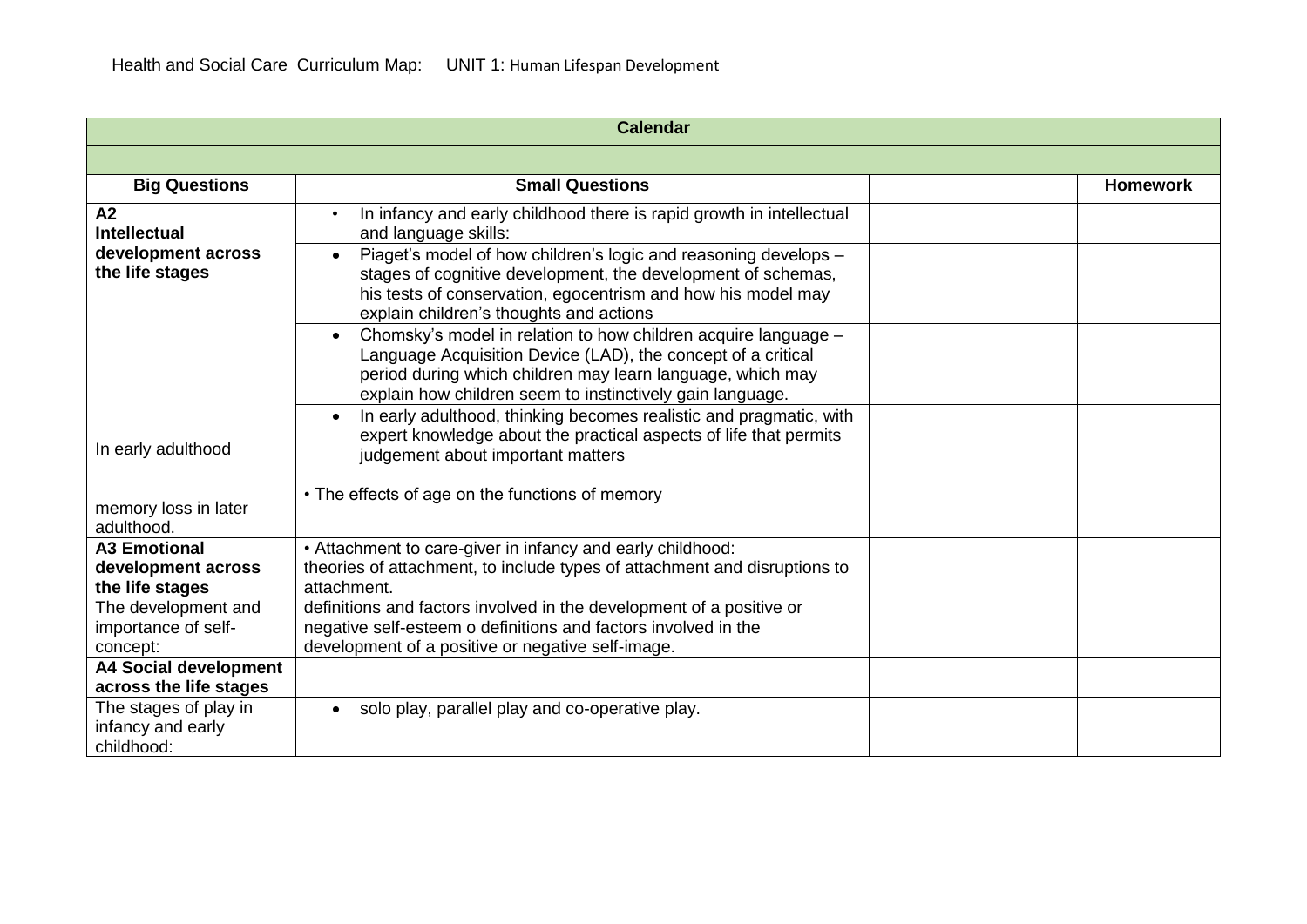| <b>Calendar</b>                                               |                                                                                                                                                                                                                                                                                                                                           |                 |
|---------------------------------------------------------------|-------------------------------------------------------------------------------------------------------------------------------------------------------------------------------------------------------------------------------------------------------------------------------------------------------------------------------------------|-----------------|
|                                                               |                                                                                                                                                                                                                                                                                                                                           |                 |
| <b>Big Questions</b>                                          | <b>Small Questions</b>                                                                                                                                                                                                                                                                                                                    | <b>Homework</b> |
| The importance of<br>friendships and<br>friendship groups:    | the social benefits of friendships<br>the effects of peer pressure on social development.                                                                                                                                                                                                                                                 |                 |
|                                                               | The development of relationships with others.                                                                                                                                                                                                                                                                                             |                 |
|                                                               | The development of independence through the life stages:<br>peer influence in adolescence, starting employment, leaving<br>home, starting a family.                                                                                                                                                                                       |                 |
| <b>B Factors affecting</b><br>human growth and<br>development |                                                                                                                                                                                                                                                                                                                                           |                 |
| B1 The nature/nurture<br>debate related to factors            | • Development across the lifespan is a result of genetic or inherited<br>factors - Gesell's maturation theory.<br>• Development across the lifespan is a result of environmental factors -<br>Bandura's social learning theory.<br>• Both factors may play a part - stress-diathesis model.                                               |                 |
| <b>B2 Genetic factors that</b><br>affect development          | • Genetic predispositions/disorders to particular conditions - cystic<br>fibrosis, brittle bone disease, phenylketonuria (PKU), Huntington's<br>disease, Klinefelter's syndrome, Down's syndrome, colour blindness,<br>Duchenne muscular dystrophy,<br>susceptibility to diseases such as cancer, high blood cholesterol<br>and diabetes. |                 |
|                                                               | • Biological factors that affect development - foetal alcohol<br>syndrome, effects of maternal infections and lifestyle/diet during<br>pregnancy, congenital defects.                                                                                                                                                                     |                 |
| <b>B3 Environmental factors</b><br>that affect development    | Exposure to pollution – respiratory disorders, cardiovascular problems,<br>allergies. • Poor housing conditions – respiratory disorders, cardio<br>vascular problems, hypothermia, and anxiety and depression.                                                                                                                            |                 |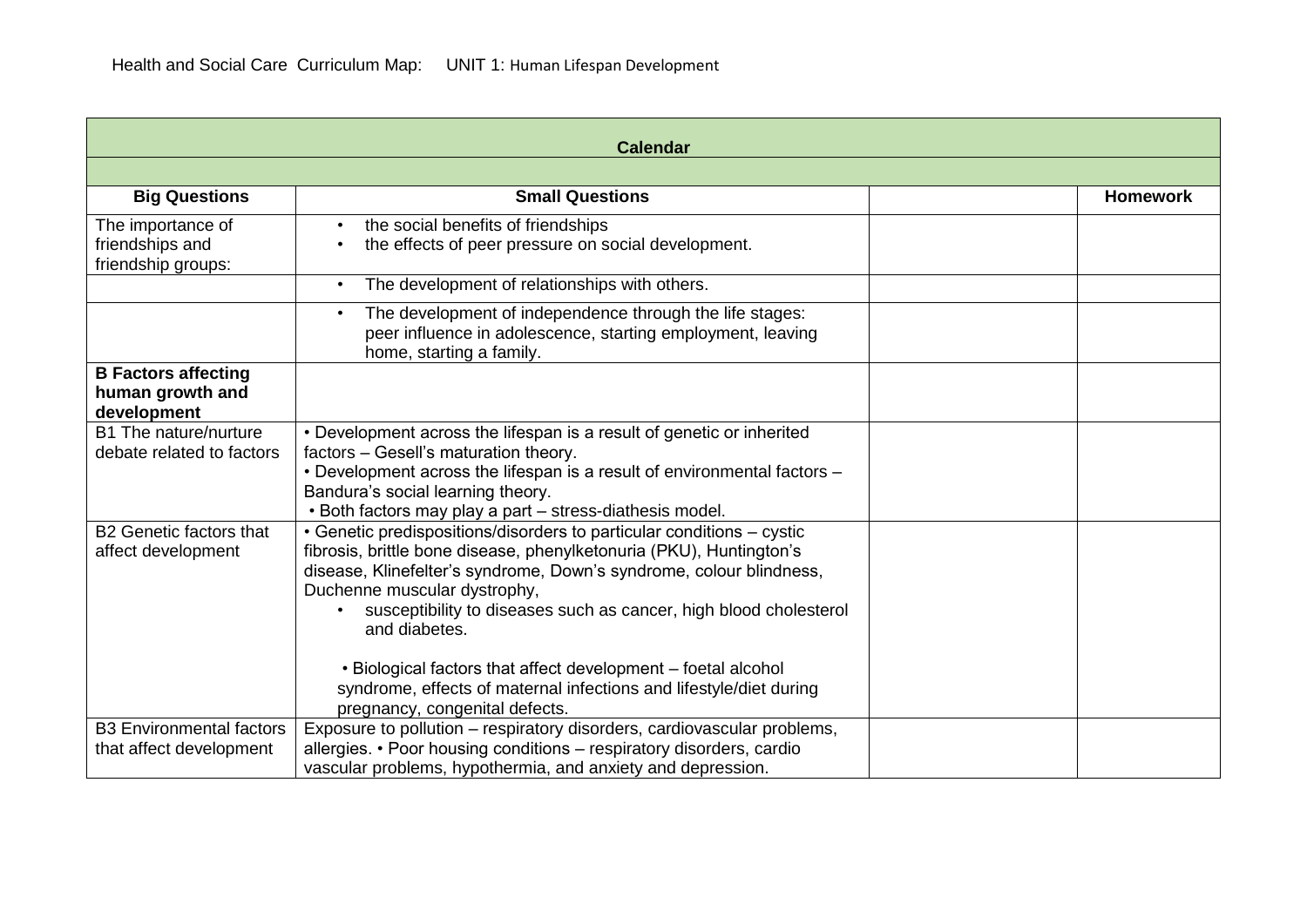|                                 | • Access to health and social care services – availability of transport,     |  |
|---------------------------------|------------------------------------------------------------------------------|--|
|                                 | opening hours of services, ability to understand the needs and               |  |
|                                 | requirements of particular ser                                               |  |
| <b>B4 Social factors that</b>   | Family dysfunction - parental divorce or separation, sibling                 |  |
| affect development              | rivalry, parenting style.                                                    |  |
|                                 | . Bullying - effects of bullying on self-esteem, self-harm, suicide.         |  |
|                                 | • Effects of culture, religion and belief - beliefs that may prevent medical |  |
|                                 | intervention, dietary restrictions                                           |  |
| <b>B5 Economic factors that</b> | Income and expenditure.                                                      |  |
| affect development              | • Employment status.                                                         |  |
|                                 | • Education.                                                                 |  |
|                                 | • Lifestyle                                                                  |  |
| B6 Major life events that       | • Predictable events:                                                        |  |
| affect development              | these are events that are expected to happen at a particular time.           |  |
|                                 | While expected, they may still have an effect on a person's health and       |  |
|                                 | wellbeing.                                                                   |  |
|                                 | This effect can be positive or negative, regardless of the event.            |  |
|                                 | Unpredictable events:                                                        |  |
|                                 | these are events that happen unexpectedly and can have serious               |  |
|                                 | physical and psychological effects on an individual.                         |  |
|                                 | These effects can be positive or negative, regardless of the event.          |  |
|                                 | Many events can be either predictable or unpredictable depending on the      |  |
|                                 | life course of the individual.                                               |  |
|                                 | They can include:                                                            |  |
|                                 | starting school/nursery                                                      |  |
|                                 | moving house                                                                 |  |
|                                 | marriage and divorce                                                         |  |
|                                 | starting a family                                                            |  |
|                                 | beginning employment                                                         |  |
|                                 | retirement                                                                   |  |
|                                 | death of a relative/partner/friend                                           |  |
|                                 | accidents or injury                                                          |  |
|                                 | changing employment                                                          |  |
|                                 | leaving home                                                                 |  |